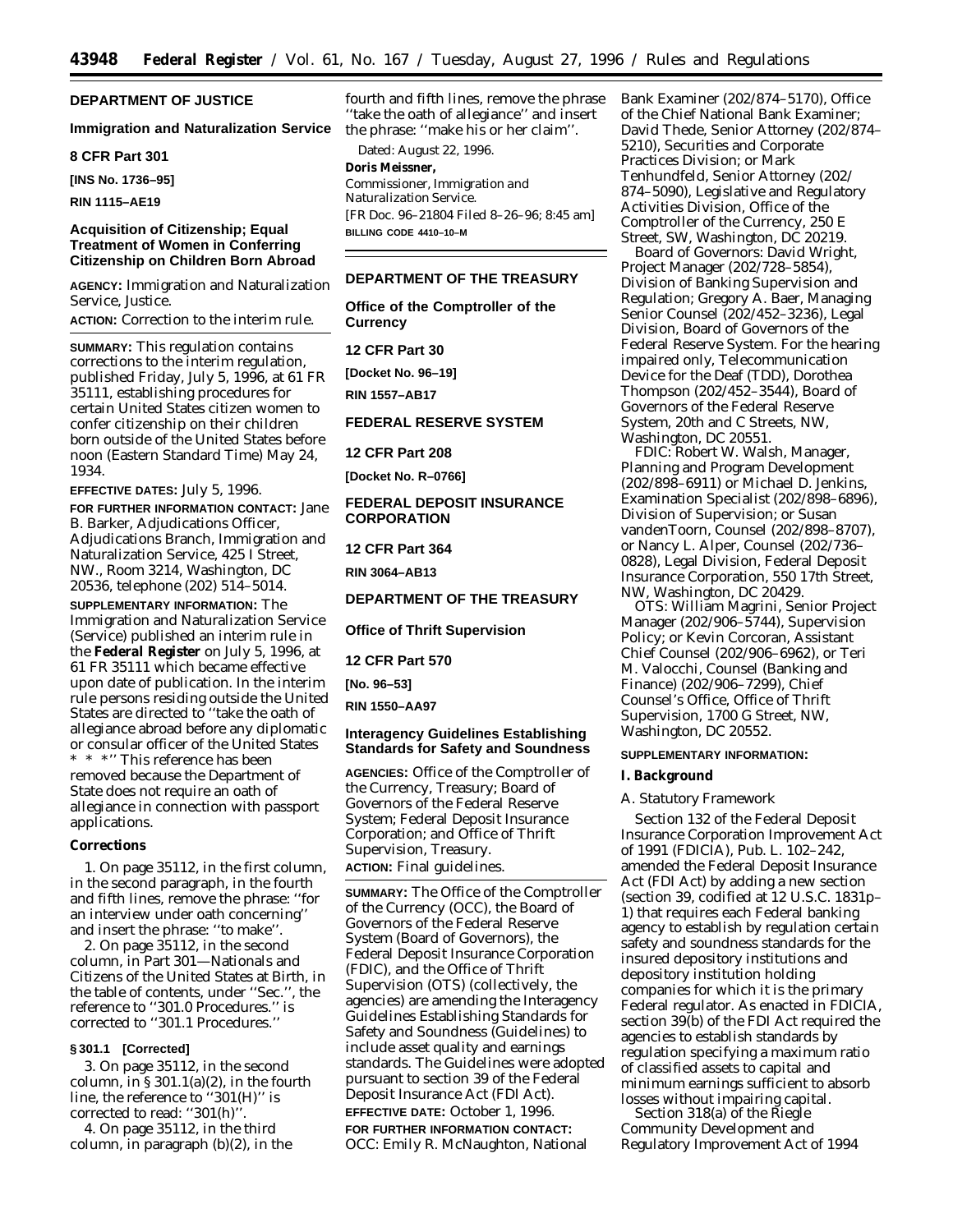(CDRIA), Pub. L. 103–325, which was enacted on September 23, 1994, eliminated the application of section 39 to depository institution holding companies and replaced the requirement that the agencies ''specify'' quantitative asset quality and earnings standards with a requirement that the agencies prescribe standards, by regulation *or* by guideline, relating to asset quality and earnings that the agencies determine to be appropriate.

## *B. Agencies' Proposals*

The agencies published a joint notice of proposed rulemaking in the **Federal Register** on November 18, 1993 (59 FR 60802) that solicited comment on specific standards that would govern numerous facets of a depository institution's operations, including quantitative standards governing a depository institution's asset quality and earnings. On July 10, 1995 (60 FR 35674), the agencies adopted: (1) final guidelines in all areas except asset quality and earnings; and (2) a final rule establishing deadlines for submission and review of safety and soundness compliance plans which may be required for failure to meet one or more of the safety and soundness standards adopted in the Guidelines.<sup>1</sup> On the same day (60 FR 35688), the agencies also proposed revised guidelines concerning asset quality and earnings standards to address problems noted by many commenters with the quantitative standards. The primary concern of these commenters was that it was impossible to design quantitative standards that would be appropriate for every regulated institution. Because the CDRIA clarified that quantitative standards were not required, the agencies proposed to replace the quantitative standards with more comprehensive qualitative standards that emphasize monitoring, reporting, and preventive or corrective action appropriate to the size of the institution and the nature and scope of its activities.

The proposed asset quality standards required an institution to identify problem assets and estimate inherent losses. The proposal also required an institution to: (1) consider the size and potential risks of material concentrations of credit risk; (2) compare the level of problem assets to the level of capital and establish reserves sufficient to absorb anticipated

losses on those and other assets; (3) take appropriate corrective action to resolve problem assets; and (4) provide periodic asset quality reports to the board of directors to assess the level of asset risk. The proposal noted that the complexity and sophistication of an institution's monitoring, reporting systems, and corrective actions should be commensurate with the size, nature, and scope of the institution's operations.

The agencies proposed earnings standards requiring monitoring and reporting systems similar to those required in the standards for asset quality. The proposed earnings standards were intended to enhance early identification and resolution of problems. The standards required an institution to compare its earnings trends, relative to equity, assets, and other common benchmarks, with its historical experience and with the earnings trends of its peers. The proposed standards also provided that an institution should: (1) evaluate the adequacy of earnings given the institution's size, and complexity, and the risk profile of the institution's assets and operations; (2) assess the source, volatility, and sustainability of earnings; (3) evaluate the effect of nonrecurring or extraordinary income or expense; (4) take steps to ensure that earnings are sufficient to maintain adequate capital and reserves after considering asset quality and the institution's rate of growth; and (5) provide periodic reports with adequate information for management and the board of directors to assess earnings performance.

### **II. Discussion of Comments**

The agencies received a total of 31<sup>2</sup> comments, some of which were sent to more than one agency. Commenters were overwhelmingly supportive of the proposal, particularly its reliance on qualitative and flexible standards in lieu of the quantitative standards originally proposed. Commenters noted that the more flexible guidelines embodied in the second proposed rule built upon a depository institution's own procedures for monitoring, reporting, and taking action with respect to asset quality and earnings conditions. Commenters agreed that well run institutions would not have to alter their practices in order to comply with the proposed standards.

Some commenters suggested amendments to the proposal. One commenter asked the agencies to clarify how the proposed standards interact with the examination process and the

determination of CAMEL ratings. Another commenter emphasized that institutions need flexibility in determining earnings benchmarks and defining the appropriate peer group. A third commenter suggested that the agencies eliminate the earnings standard directing each institution to evaluate the effect of nonrecurring or extraordinary income or expense. This commenter believed such an evaluation was effectively required by the separate standard requiring the institution to assess the source, volatility, and sustainability of earnings. Finally, one commenter asked that institutions be given the option of complying with quantitative standards.

### **III. Final Guidelines**

The agencies are adopting the asset quality and earnings standards substantially as proposed. These qualitative standards are sufficiently flexible to permit an institution to adopt practices that are consistent with safe and sound banking practices and that are appropriate for the institution. Moreover, the standards are designed to prompt a depository institution to take steps that will help identify emerging problems in the institution.

The final rule makes two minor changes to the asset quality standards. First, the order of the steps a depository institution is to take is rearranged to reflect more accurately the appropriate sequence of these steps. Second, the final rule deletes the word ''quality'' in the standard requiring periodic asset reports (asset quality standard 6 in the final guidelines). This change was made to emphasize that the report is to address each of the asset quality standards, as appropriate, and not focus solely on problem assets. In response to the comment about the redundant earnings standards, the final rule combines the two standards concerning the nonrecurring income and sustainability of income. The agencies agree that these standards need not be listed separately, given the significant overlap in what they address. A discussion of the remaining comments follows.

*Impact on examinations and ratings.* The guidelines will not change the examination process or the determination of CAMEL ratings. These guidelines represent the agencies' longstanding expectation regarding an institution's management of asset quality and earnings, and, as such, will not require a change in the agencies' examination procedures or the determination of an institution's rating.

*Definition of peer group.* The agencies recognize that defining a peer group

<sup>1</sup>For the OCC, these Guidelines appear as Appendix A to part 30; for the Board of Governors, these Guidelines appear as Appendix D to part 208; for the FDIC, these Guidelines appear as Appendix A to part 364; and for the OTS, these Guidelines appear as Appendix A to part 570.

<sup>2</sup>The Board of Governors received 14 comments, while the OCC, FDIC, and OTS received 8, 6, and 3, respectively.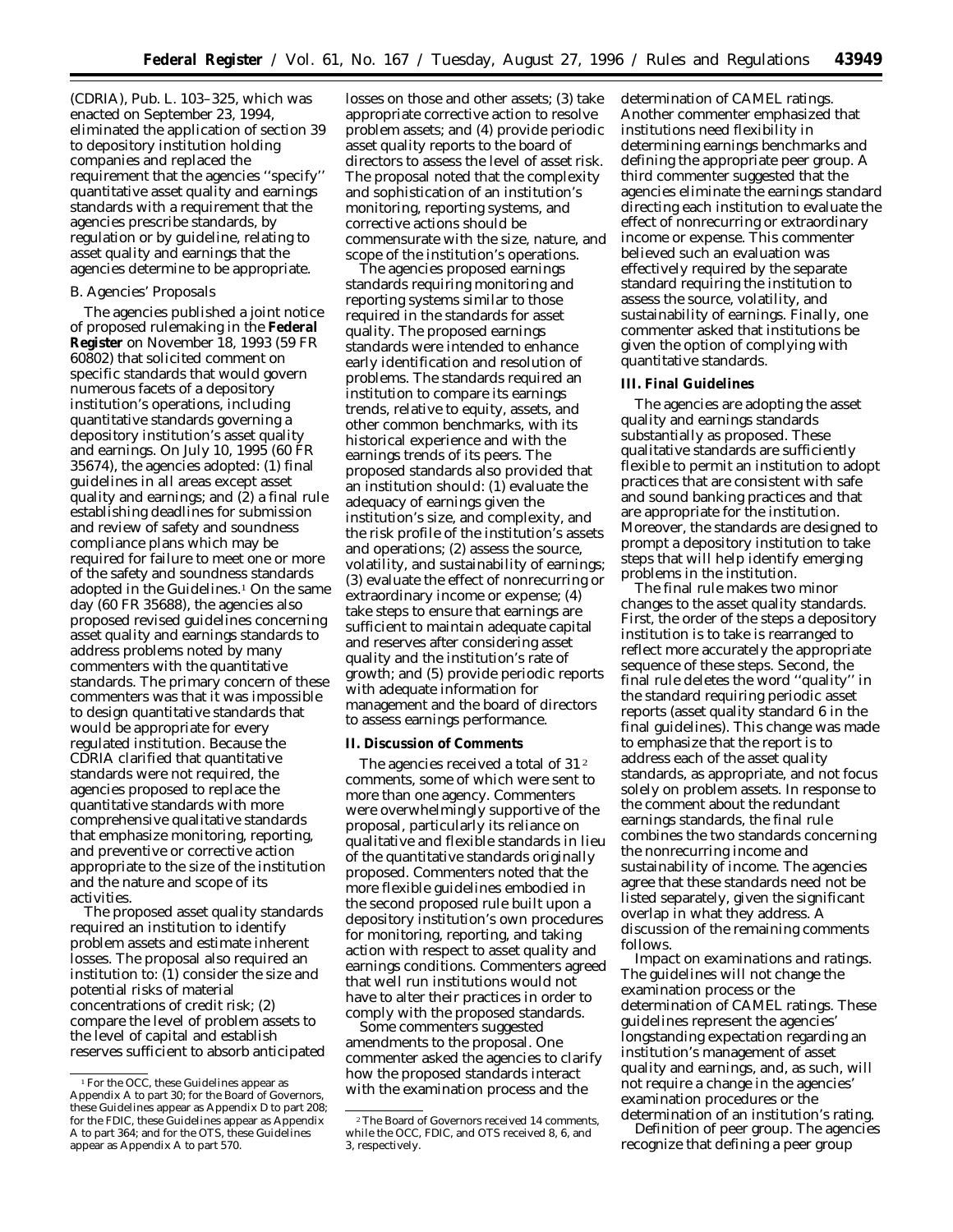necessarily entails making decisions about which criteria to use. The guidelines identify equity and asset data as two commonly used benchmarks in defining a peer group and expressly state that an institution may use other commonly used benchmarks. The agencies will be flexible in permitting institutions to select criteria reasonably designed to provide a meaningful peer group comparison.

*Quantitative standards.* The agencies have decided against returning to quantitative standards in lieu of, or in addition to, the standards proposed. The agencies believe the standards contained in the final guidelines will encourage the adoption of practices that are consistent with safe and sound banking practices and that are appropriate for a given institution. Moreover, the agencies believe that these standards will be more effective than quantitative standards would be in helping identify emerging problems in a financial institution. However, even though the agencies are not adopting quantitative standards, the agencies will continue to analyze asset quality ratios and earnings levels, and trends thereof, in assessing an institution.

## **IV. Regulatory Flexibility Act**

Pursuant to section 605(b) of the Regulatory Flexibility Act, 5 U.S.C. 605(b), the agencies hereby certify that these guidelines will not have a significant economic impact on a substantial number of small entities. Accordingly, a regulatory flexibility analysis is not required. As is explained more fully in the preamble to these guidelines, the guidelines are designed to illustrate what the agencies consider to be steps that are consistent with safe and sound banking practices while preserving flexibility for an institution to adopt a system that is appropriate for its circumstances.

# **V. Executive Order 12866**

The OCC and OTS have determined that these final guidelines are not significant regulatory actions for purposes of Executive Order 12866.

## **VI. OCC and OTS: Unfunded Mandates Reform Act of 1995 Statement**

Section 202 of the Unfunded Mandates Reform Act of 1995, Pub. L. 104–4 (Unfunded Mandates Act) requires that an agency prepare a budgetary impact statement before promulgating any rule likely to result in a Federal mandate that may result in the expenditure by State, local, and tribal governments, in the aggregate, or by the private sector of \$100 million or more in any one year. If a budgetary impact

statement is required, section 205 of the Unfunded Mandates Act also requires an agency to identify and consider a reasonable number of regulatory alternatives before promulgating a rule. The OCC and OTS have determined that the final guidelines will not result in expenditures by State, local, and tribal governments, or by the private sector, of \$100 million or more in any one year. Accordingly, the OCC and the OTS have not prepared a budgetary impact statement or specifically addressed any regulatory alternatives. As discussed in the preamble, the final guidelines represent the standards applied by the agencies in examining insured depository institutions, and, therefore, represent no change in the agencies' policies and impose minimal new Federal requirements.

# **List of Subjects**

## *12 CFR Part 30*

Administrative practice and procedure, National banks, Reporting and recordkeeping requirements, Safety and soundness.

# *12 CFR Part 208*

Accounting, Agriculture, Banks, banking, Confidential business information, Crime, Currency, Federal Reserve System, Mortgages, Reporting and recordkeeping requirements, Safety and soundness, Securities.

## *12 CFR Part 364*

Administrative practice and procedure, Bank deposit insurance, Banks, banking, Reporting and recordkeeping requirements, Safety and soundness.

#### *12 CFR Part 570*

Accounting, Administrative practices and procedures, Bank deposit insurance, Holding companies, Reporting and recordkeeping requirements, Savings associations, Safety and soundness.

**Office of the Comptroller of the Currency**

### **12 CFR CHAPTER I**

### **Authority and Issuance**

For the reasons set forth in the joint preamble, part 30 of chapter I of title 12 of the Code of Federal Regulations is amended as follows:

# **PART 30—SAFETY AND SOUNDNESS STANDARDS**

1. The authority citation for part 30 is revised to read as follows:

**Authority:** 12 U.S.C. 93a, 1831p–1.

2. The table of contents of appendix A to part 30 is amended by adding

entries for II.G. and II.H. to read as follows:

**Appendix A to Part 30—Interagency Guidelines Establishing Standards for Safety and Soundness**

#### **Table of Contents**

- \* \* \* \* \*
	- II. \* \* \*
	- G. Asset quality. H. Earnings.
		- $*$  \*

3. Item II of appendix A to part 30 is amended by adding paragraphs G and H to read as follows:

\* \* \* \* \*

**II. Operational and Managerial Standards**

\* \* \* \* \* G. *Asset quality.* An insured depository institution should establish and maintain a system that is commensurate with the institution's size and the nature and scope of its operations to identify problem assets and prevent deterioration in those assets. The institution should:

1. Conduct periodic asset quality reviews to identify problem assets;

2. Estimate the inherent losses in those assets and establish reserves that are sufficient to absorb estimated losses;

3. Compare problem asset totals to capital;

4. Take appropriate corrective action to resolve problem assets;

5. Consider the size and potential risks of material asset concentrations; and

6. Provide periodic asset reports with adequate information for management and the board of directors to assess the level of asset risk.

H. *Earnings.* An insured depository institution should establish and maintain a system that is commensurate with the institution's size and the nature and scope of its operations to evaluate and monitor earnings and ensure that earnings are sufficient to maintain adequate capital and reserves. The institution should:

1. Compare recent earnings trends relative to equity, assets, or other commonly used benchmarks to the institution's historical results and those of its peers;

2. Evaluate the adequacy of earnings given the size, complexity, and risk profile of the institution's assets and operations;

3. Assess the source, volatility, and sustainability of earnings, including the effect of nonrecurring or extraordinary income or expense;

4. Take steps to ensure that earnings are sufficient to maintain adequate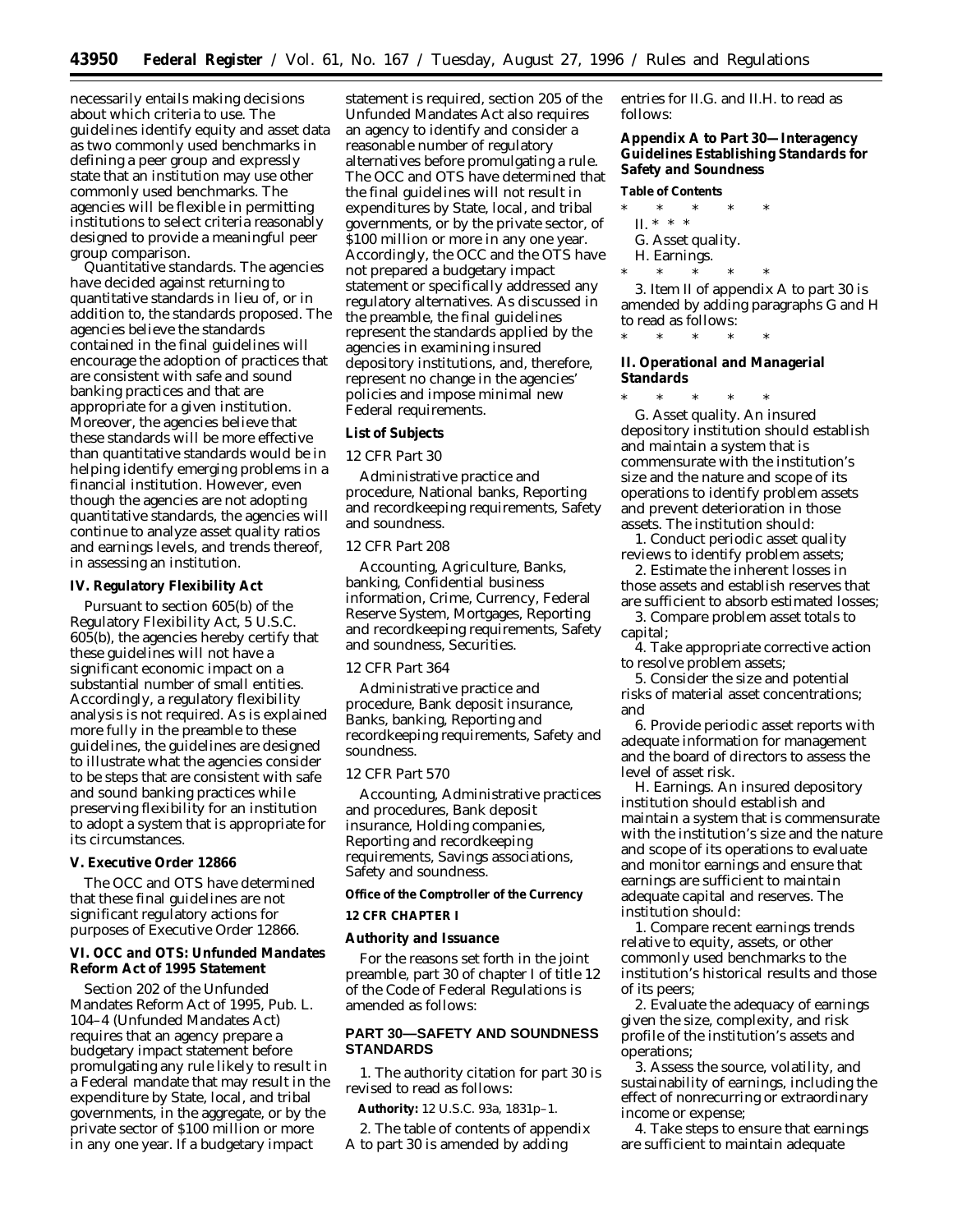capital and reserves after considering the institution's asset quality and growth rate; and

5. Provide periodic earnings reports with adequate information for management and the board of directors to assess earnings performance.

\* \* \* \* \* Dated: May 21, 1996.

**Eugene A. Ludwig,**

*Comptroller of the Currency.*

**Federal Reserve System**

**12 CFR CHAPTER II**

### **Authority and Issuance**

For the reasons set forth in the joint preamble, part 208 of chapter II of title 12 of the Code of Federal Regulations is amended as follows:

# **PART 208—MEMBERSHIP OF STATE BANKING INSTITUTIONS IN THE FEDERAL RESERVE SYSTEM (REGULATION H)**

1. The authority citation for part 208 continues to read as follows:

**Authority:** 12 U.S.C. 36, 248 (a) and (c), 321–338, 461, 481, 486, 601, 611, 1814, 1823(j), 1831o, 1831p–1, 3906, 3909, 3310, 3331–3351, 15 U.S.C. 78b, 78o–4(c)(5), 78q, 78q–1, 78w, 781(b), 781(i), and 1781(g).

2. The table of contents of appendix D to part 208 is amended by adding entries for II.G. and II.H. to read as follows:

**Appendix D to Part 208—Interagency Guidelines Establishing Standards for Safety and Soundness**

**Table of Contents**

 $*$  \* \* II. \* \* \*

G. Asset quality.

H. Earnings.

\* \* \* \* \*

3. Item II of appendix D to part 208 is amended by adding paragraphs G and H to read as follows:

\* \* \* \* \*

## **II. Operational and Managerial Standards**

\* \* \* \* \* G. *Asset quality.* An insured depository institution should establish and maintain a system that is commensurate with the institution's size and the nature and scope of its operations to identify problem assets and prevent deterioration in those assets. The institution should:

1. Conduct periodic asset quality reviews to identify problem assets;

2. Estimate the inherent losses in those assets and establish reserves that are sufficient to absorb estimated losses;

3. Compare problem asset totals to capital;

4. Take appropriate corrective action to resolve problem assets;

5. Consider the size and potential risks of material asset concentrations; and

6. Provide periodic asset reports with adequate information for management and the board of directors to assess the level of asset risk.

H. *Earnings.* An insured depository institution should establish and maintain a system that is commensurate with the institution's size and the nature and scope of its operations to evaluate and monitor earnings and ensure that earnings are sufficient to maintain adequate capital and reserves. The institution should:

1. Compare recent earnings trends relative to equity, assets, or other commonly used benchmarks to the institution's historical results and those of its peers;

2. Evaluate the adequacy of earnings given the size, complexity, and risk profile of the institution's assets and operations;

3. Assess the source, volatility, and sustainability of earnings, including the effect of nonrecurring or extraordinary income or expense;

4. Take steps to ensure that earnings are sufficient to maintain adequate capital and reserves after considering the institution's asset quality and growth rate; and

5. Provide periodic earnings reports with adequate information for management and the board of directors to assess earnings performance.

\* \* \* \* \* By order of the Board of Governors of the Federal Reserve System, June 14th, 1996. **William W. Wiles,**

## *Secretary of the Board.*

**Federal Deposit Insurance Corporation**

## **12 CFR CHAPTER III**

### **Authority and Issuance**

For the reasons set forth in the joint preamble, part 364 of chapter III of title 12 of the Code of Federal Regulations is amended as follows:

## **PART 364—STANDARDS FOR SAFETY AND SOUNDNESS**

1. The authority citation for part 364 continues to read as follows:

**Authority:** 12 U.S.C. 1819 (Tenth), 1831p-1.

2. The table of contents of appendix A to part 364 is amended by adding entries for II.G. and II.H. to read as follows:

**Appendix A to Part 364—Interagency Guidelines Establishing Standards for Safety and Soundness**

**Table of Contents**  $*$  \* II. \* \* \*

- G. Asset quality.
- H. Earnings.
- 

\* \* \* \* \* 3. Item II of appendix A to part 364 is amended by adding paragraphs G and H to read as follows:

**II. Operational and Managerial Standards**

\* \* \* \* \*

\* \* \* \* \* G. *Asset quality.* An insured depository institution should establish and maintain a system that is commensurate with the institution's size and the nature and scope of its operations to identify problem assets and prevent deterioration in those assets. The institution should:

1. Conduct periodic asset quality reviews to identify problem assets;

2. Estimate the inherent losses in those assets and establish reserves that are sufficient to absorb estimated losses;

3. Compare problem asset totals to capital;

4. Take appropriate corrective action to resolve problem assets;

5. Consider the size and potential risks of material asset concentrations; and

6. Provide periodic asset reports with adequate information for management and the board of directors to assess the level of asset risk.

H. *Earnings.* An insured depository institution should establish and maintain a system that is commensurate with the institution's size and the nature and scope of its operations to evaluate and monitor earnings and ensure that earnings are sufficient to maintain adequate capital and reserves. The institution should:

1. Compare recent earnings trends relative to equity, assets, or other commonly used benchmarks to the institution's historical results and those of its peers;

2. Evaluate the adequacy of earnings given the size, complexity, and risk profile of the institution's assets and operations;

3. Assess the source, volatility, and sustainability of earnings, including the effect of nonrecurring or extraordinary income or expense;

4. Take steps to ensure that earnings are sufficient to maintain adequate capital and reserves after considering the institution's asset quality and growth rate; and